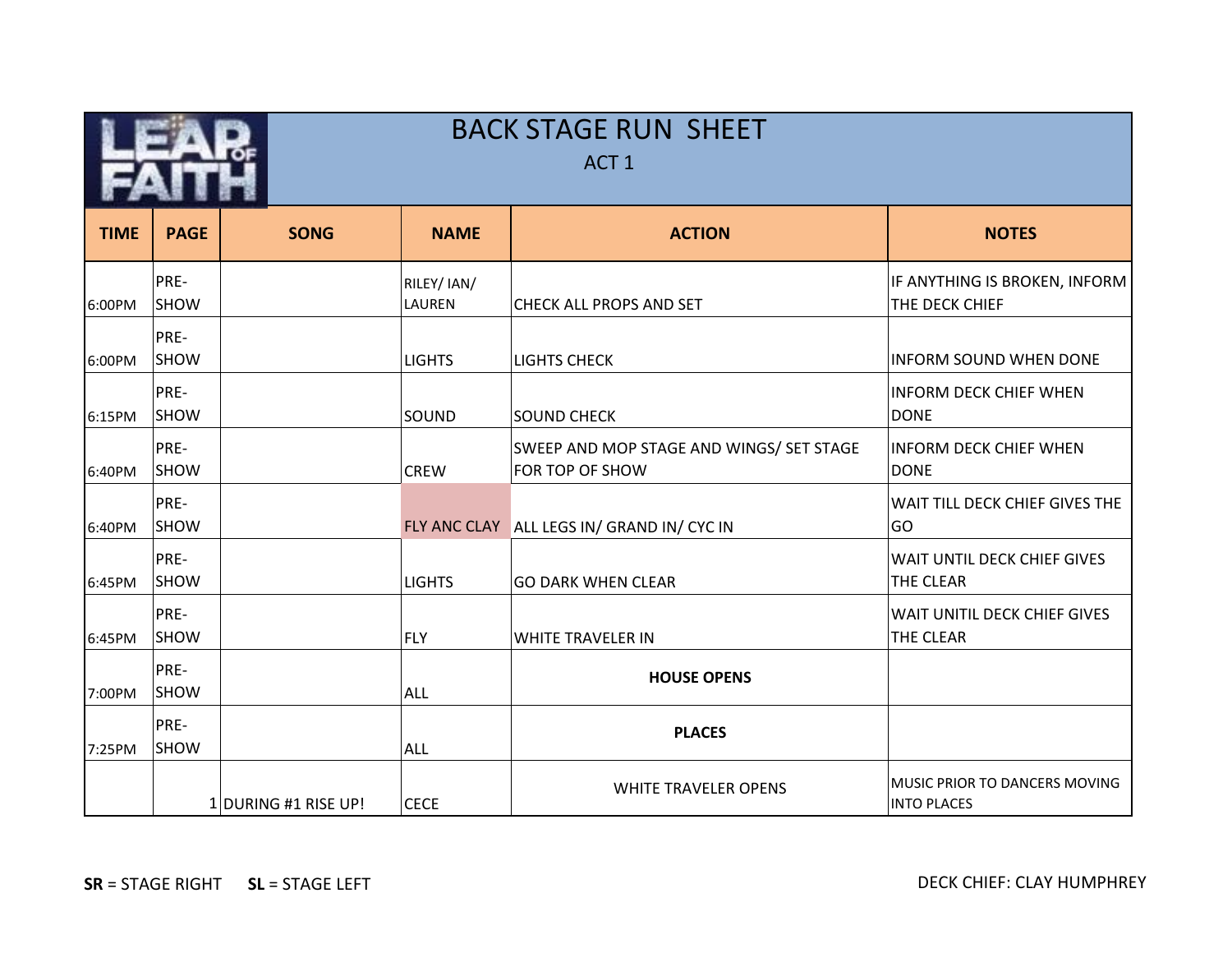|             | <b>BACK STAGE RUN SHEET</b><br>ACT <sub>1</sub> |                         |                     |                                                             |                                    |  |
|-------------|-------------------------------------------------|-------------------------|---------------------|-------------------------------------------------------------|------------------------------------|--|
| <b>TIME</b> | <b>PAGE</b>                                     | <b>SONG</b>             | <b>NAME</b>         | <b>ACTION</b>                                               | <b>NOTES</b>                       |  |
|             |                                                 | 3 END OF: RISE UP!      | <b>CECE</b>         | <b>WHITE TRAVELER CLOSES</b>                                | "AND GIVE UNTO THE LORD!"          |  |
|             | 3                                               | <b>END OF: RISE UP!</b> | <b>RILEY</b>        | TAKE MIC #1 FROM IDA MAE AND RETURN TO<br><b>STAGE LEFT</b> |                                    |  |
|             | 3                                               | END OF: RISE UP!        | ZANE                | <b>BUS FLAT IN SR</b>                                       | <b>AFTER WHITE CURTAIN CLOSES</b>  |  |
|             |                                                 | 3 END OF: RISE UP!      | <b>BRENNA</b>       | <b>GAS STATION FLAT IN SL</b>                               | AFTER WHITE CURTAIN CLOSES         |  |
|             |                                                 | 4 DURING #1 RISE UP!    | FLY                 | WHITE TRAVELER OUT                                          | "AND EVERY WORD OF IT IS<br>TRUE." |  |
|             | 8                                               | DURING #1 RISE UP!      | <b>ZANE</b>         | <b>BUS FLAT OUT</b>                                         | SM/DECK CHIEF WILL GIVE GO         |  |
|             |                                                 | 8 DURING #1 RISE UP!    | BRENNA              | <b>GAS STATION FLAT OUT</b>                                 | SM/DECK CHIEF WILL GIVE GO         |  |
|             |                                                 | 10 DURING #1 RISE UP!   | <b>FLY AND CLAY</b> | TENT IN TO SPIKE/CROSS IN TO DECK                           | "OH, RISE UP!                      |  |
|             |                                                 | 10 DURING #1 RISE UP!   | FLY                 | CROSS OUT TO SPIKE (SLOWLY WITH MUSIC)                      | "TILL THAT HAPPY DAY WE"           |  |
|             | 19                                              |                         | FLY                 | WHITE TRAVELER IN                                           | LINE: "SO HERE'S HOW IT<br>WORKS"  |  |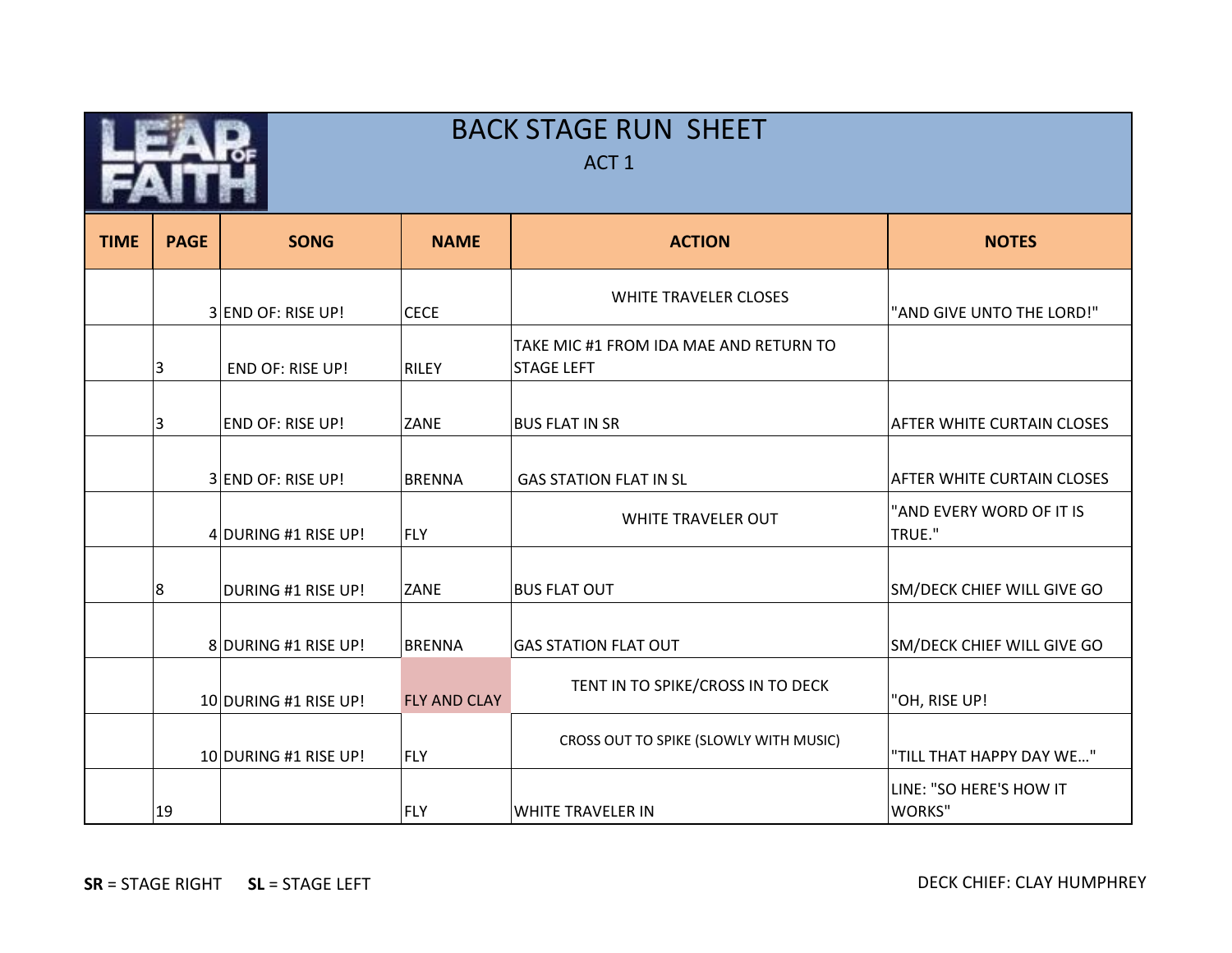|             | <b>BACK STAGE RUN SHEET</b><br>ACT <sub>1</sub> |                                       |                        |                                            |                                                        |  |  |
|-------------|-------------------------------------------------|---------------------------------------|------------------------|--------------------------------------------|--------------------------------------------------------|--|--|
| <b>TIME</b> | <b>PAGE</b>                                     | <b>SONG</b>                           | <b>NAME</b>            | <b>ACTION</b>                              | <b>NOTES</b>                                           |  |  |
|             | 24                                              | #3 WORKIN IN THE<br><b>FIELDS</b>     | <b>FLY</b>             | <b>WHITE TRAVELER OUT</b>                  | FINAL "WORKIN IN THE FIELDS OF<br>THE LORD"            |  |  |
|             |                                                 | #3 WORKIN IN THE<br>24 FIELDS         | <b>CECE</b>            | <b>PERCH IN</b>                            | AS SOON AS ALL TOWNSPEOPLE<br><b>HAVE CLEARED</b>      |  |  |
|             |                                                 | FINAL" STEP ON INTO<br>35 THE LIGHT!" | <b>FLY</b>             | <b>WHITE TRAVELER IN</b>                   | WAIT FOR ACTORS TO CLEAR UP<br><b>STAGE</b>            |  |  |
|             | 35                                              |                                       | <b>ZANE</b>            | PAGE 2ND LEG DOWN STAGE FOR ACTORS TO EXIT | FINAL" STEP ON INTO THE<br>LIGHT!"                     |  |  |
|             |                                                 | 38 #5 LOST                            | <b>FLY</b>             | WHITE TRAVELER OUT                         | "YOU CUT A CORNER HERE"                                |  |  |
|             |                                                 | 39 #5 LOST                            | <b>CECE</b>            | HELP PULL PERCH OFF STAGE AND RESET        | <b>AFTER ANGELS SPIN THE PERCH</b>                     |  |  |
|             |                                                 | $42$ #5 LOST                          |                        | FLY AND CLAY WHITE TRAVELER IN/ TENT OUT   | ALL GIRLS LINE UP SINGLE FILE<br><b>BEHIND IDA MAE</b> |  |  |
|             | 42                                              |                                       | <b>IAN</b>             | PAGE CABLE FOR TRANSITION                  |                                                        |  |  |
|             |                                                 | $42$ #5 LOST                          | <b>HALSEY</b>          | <b>SL LIGHTING TRUSS OUT</b>               |                                                        |  |  |
|             |                                                 | $42$ #5 LOST                          | ZANE/<br><b>BRENNA</b> | <b>MOTEL WAGON IN</b>                      | AFTER WHITE TRAVELER IS IN                             |  |  |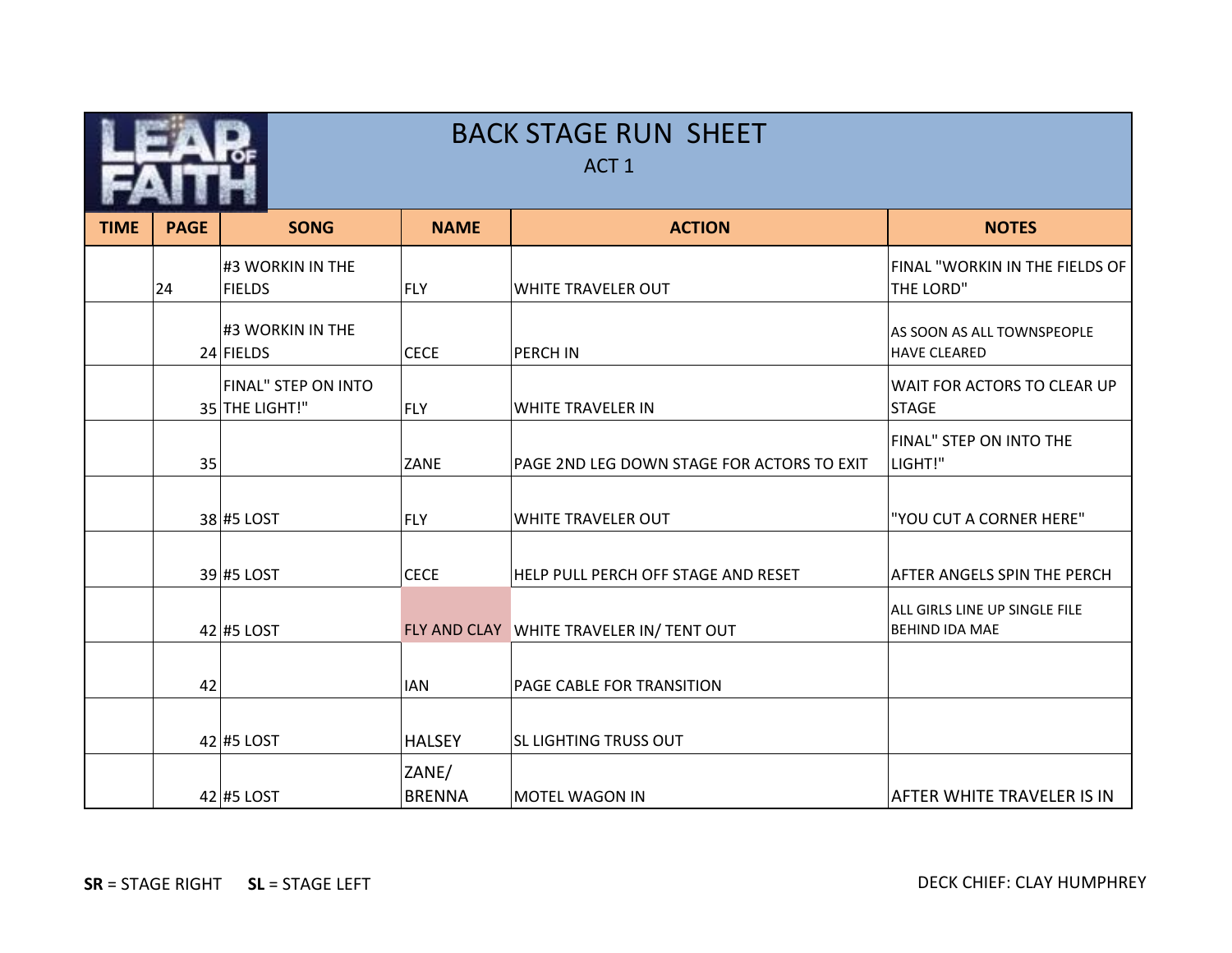|             |                                                 | $42$ #5 LOST                   | <b>HALSEY</b>          | <b>SL LIGHTING TRUSS IN</b>  |                                                    |  |  |
|-------------|-------------------------------------------------|--------------------------------|------------------------|------------------------------|----------------------------------------------------|--|--|
|             | <b>BACK STAGE RUN SHEET</b><br>ACT <sub>2</sub> |                                |                        |                              |                                                    |  |  |
|             |                                                 |                                |                        |                              |                                                    |  |  |
| <b>TIME</b> | <b>PAGE</b>                                     | <b>SONG</b>                    | <b>NAME</b>            | <b>ACTION</b>                | <b>NOTES</b>                                       |  |  |
|             |                                                 | 42 END OF #5 LOST              | <b>CECE</b>            | WHITE TRAVELR OPENS TO SPIKE | <b>ONCE CREW IS CLEAR</b>                          |  |  |
|             | 56                                              |                                | <b>CECE</b>            | WHITE TRAVELER OPENS         | <b>AFTER JONAS EXITS THROUGH</b><br><b>MOTEL</b>   |  |  |
|             | 56                                              |                                | <b>FLY</b>             | <b>TENT IN</b>               | ONCE WHITE TRAVELER IS CLOSED                      |  |  |
|             | 56                                              |                                | <b>IAN</b>             | PAGE CABLE FOR TRANSITION    |                                                    |  |  |
|             |                                                 | $56$ #5 LOST                   | <b>HALSEY</b>          | <b>SL LIGHTING TRUSS OUT</b> |                                                    |  |  |
|             |                                                 | 56 LINE: "LISTEN UP FOLKS"     | ZANE/<br><b>BRENNA</b> | MOTEL WAGON OUT SL           | <b>AFTER WHITE TRAVELER IS</b><br><b>CLOSED</b>    |  |  |
|             |                                                 | 56 #5 LOST                     | <b>HALSEY</b>          | <b>SL LIGHTING TRUSS IN</b>  |                                                    |  |  |
|             |                                                 | 61 END OF "DEVIL'S SHOES" CECE |                        | PERCH IN                     | <b>AFTER ALL TOWNSPEOPLE ARE</b><br><b>CLEARED</b> |  |  |
|             |                                                 | 72 KING OF SIN                 | <b>CECE</b>            | PERCH OUT                    | <b>AFTER SAM HAS CLEARED</b>                       |  |  |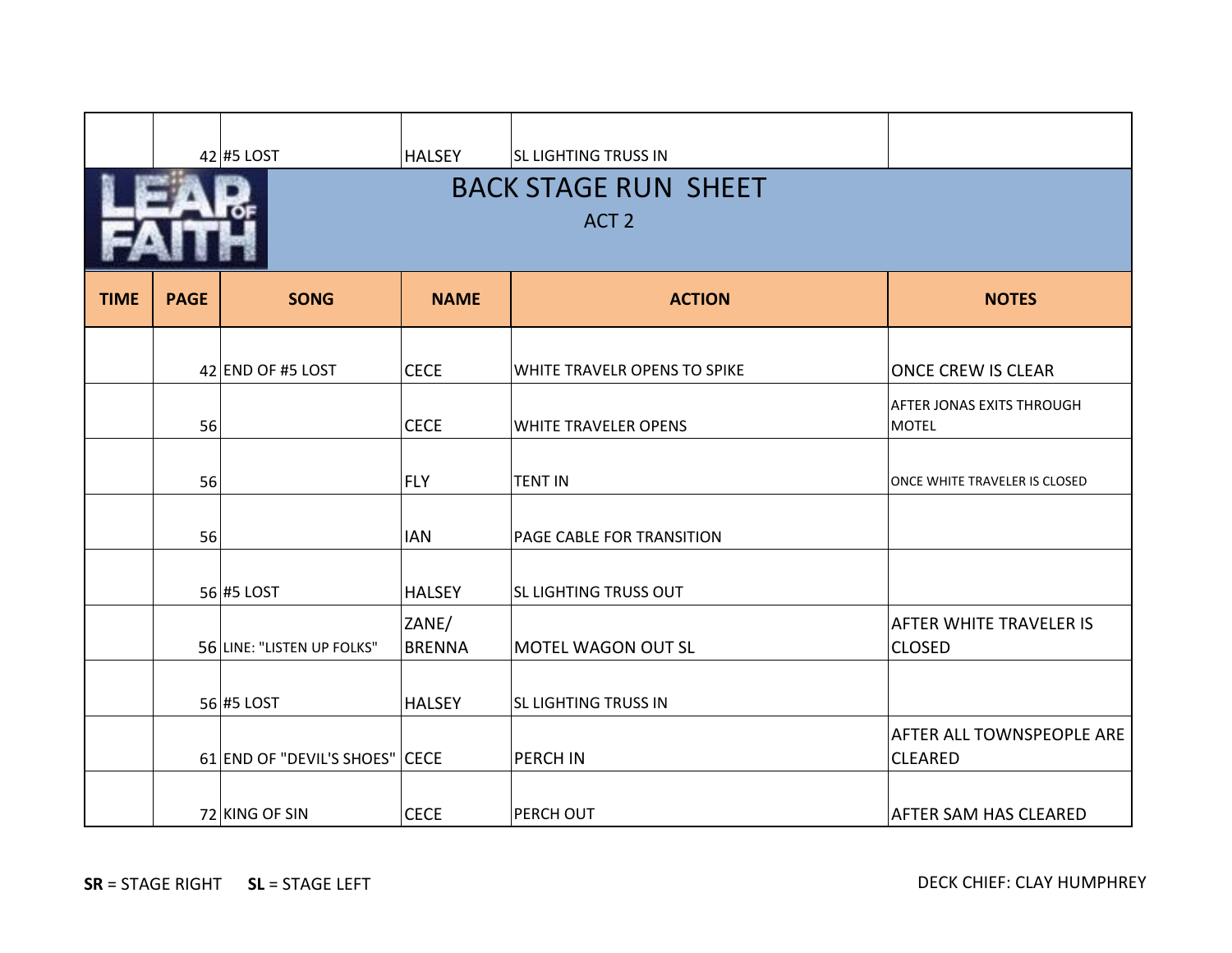|             | <b>BACK STAGE RUN SHEET</b><br>ACT <sub>2</sub> |                                      |                        |                               |                                                           |  |  |
|-------------|-------------------------------------------------|--------------------------------------|------------------------|-------------------------------|-----------------------------------------------------------|--|--|
| <b>TIME</b> | <b>PAGE</b>                                     | <b>SONG</b>                          | <b>NAME</b>            | <b>ACTION</b>                 | <b>NOTES</b>                                              |  |  |
|             |                                                 | #10a DEVIL'S SHOES<br>$74$ (REPRISE) | <b>CECE</b>            | WHITE TRAVELER CLOSES         | <b>ACTORS FREEZE IN PLACE UP STAGE</b><br>OF THE TRAVELER |  |  |
|             |                                                 | <b>INTERMISSION</b>                  |                        | <b>INTERMISSION</b>           |                                                           |  |  |
|             |                                                 | <b>INTERMISSION</b>                  | CLAY/RILEY             | <b>SHERIFF'S DESK IN</b>      |                                                           |  |  |
|             |                                                 | <b>INTERMISSION</b>                  | CECE/ IAN              | SHERIFF'S CHAIR/TRASHCAN IN   |                                                           |  |  |
|             |                                                 | <b>INTERMISSION</b>                  | <b>LAUREN</b>          | MAGIC POT/BAG/WAND IN         | LAUREN MOVING ALL PROPS<br>TO ACT II LOCATION             |  |  |
|             |                                                 | <b>INTERMISSION</b>                  | ZANE/<br><b>BRENNA</b> | JAIL CELL IN                  |                                                           |  |  |
|             |                                                 | <b>INTERMISSION</b>                  | FLY                    | <b>TENT OUT</b>               |                                                           |  |  |
|             | 75                                              |                                      | <b>CECE</b>            | WHITE TRAVELER OPENS TO SPIKE | LINE: "AND HERE'S THE BEAUTY<br>PART"                     |  |  |
|             | 81                                              |                                      | <b>CECE</b>            | <b>WHITE TRAVELER CLOSES</b>  | LINE: "TRY NO TO ARREST HIM." JONAS<br><b>EXITS</b>       |  |  |
|             | 81                                              |                                      | <b>FLY</b>             | <b>TENT IN</b>                | LINE: "TRY NO TO ARREST HIM." JONAS<br><b>EXITS</b>       |  |  |